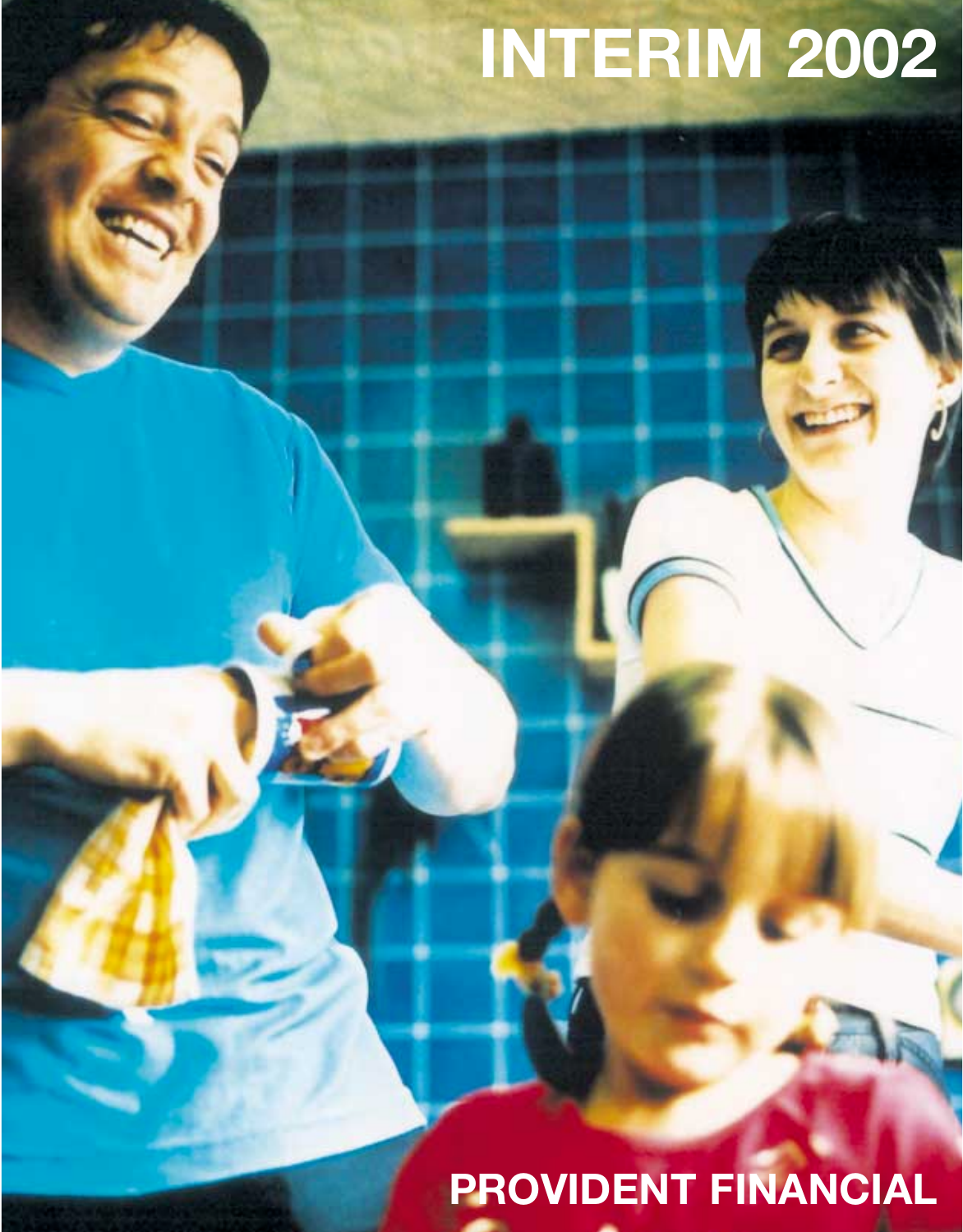

Highlights **1** Chairman's statement **2** Interim accounts **6** Notes to the financial information **12** Independent review report **16** Shareholder information **17**

**'The Dancing House',**

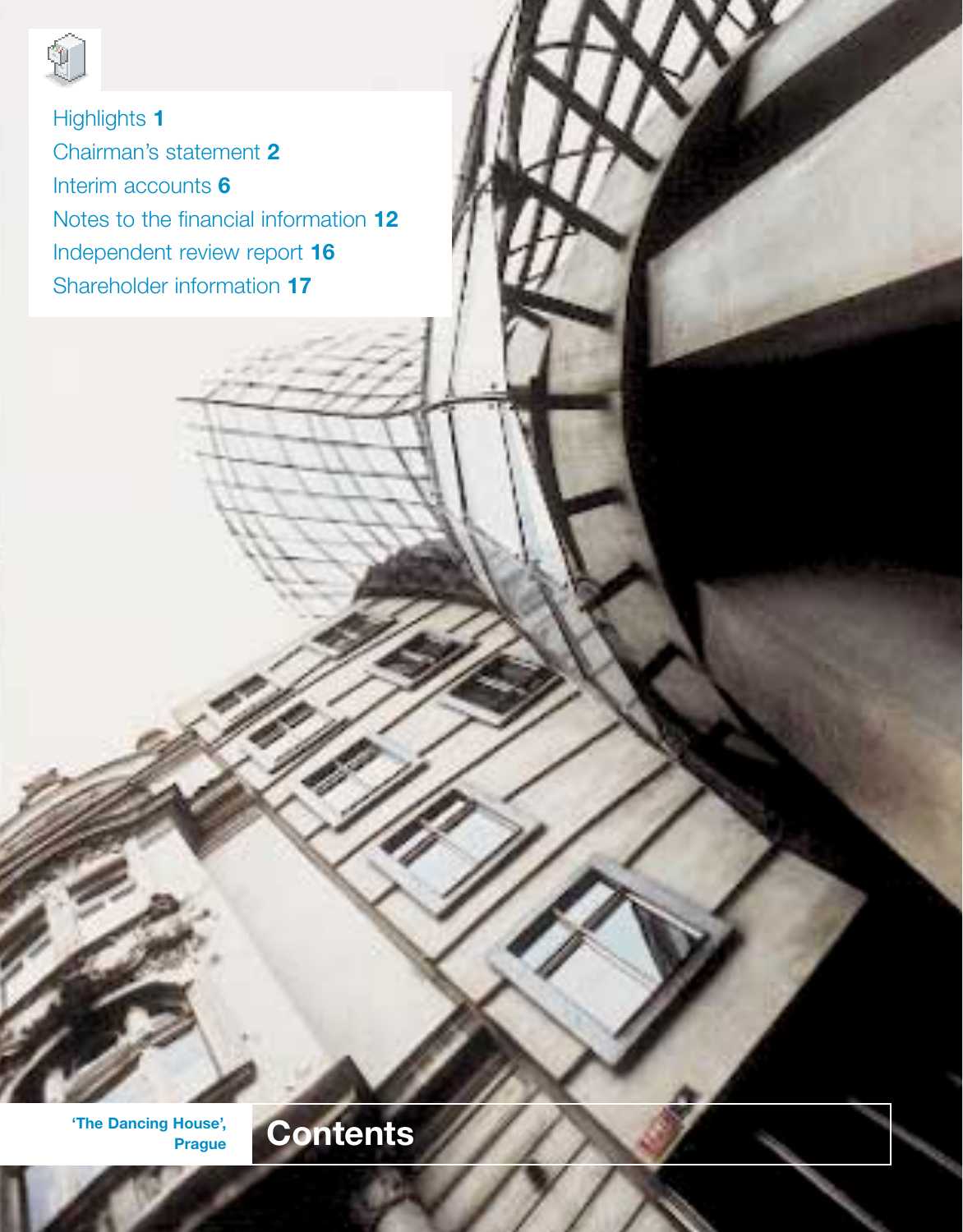## **SHAPING OUR FUTURE, COMPETING TO WII**

**Our determination to foster a forward-looking, value-generating business culture**



**Interim results Group**

## **Strong growth continues**

## Turnover up **13%** to **£451m**

Customers up **9%** to **3.2m** Pre-exceptional profit before tax up **6.2%** to **£74.6m** Pre-exceptional earnings per share up **6%** to **21.76p** Dividend per share up **6%** to **12.46p**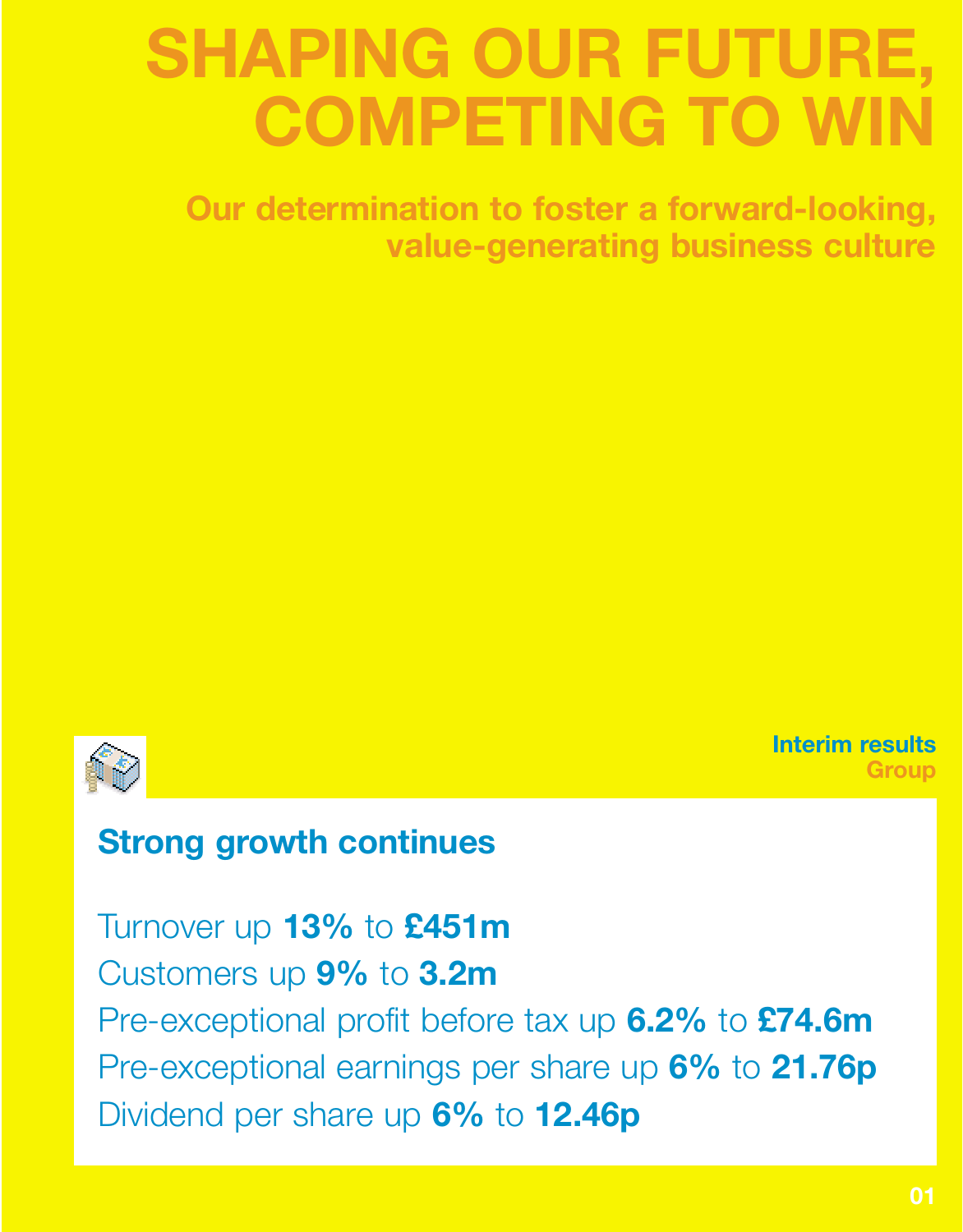



### **Chairman's statement 2002**

#### **Overview**

The group has made good progress in the six months to June 2002. We continue to see strong growth in our established central European businesses in Poland and the Czech Republic, along with steady progress in the UK home credit division. The performance of our pilot operations in Hungary and Slovakia has been excellent and we have decided both will now be rolled out nationally. Motor insurance made a better than expected start to 2002, helped by top of the cycle conditions in the marketplace.

Turnover for the first half of 2002 increased by 13% to £451 million, while customer numbers grew by 9% to 3.2 million and net customer receivables by 10% to £677 million. Profit before tax, prior to the exceptional loss on the sale of Colonnade Insurance Brokers Limited ('Colonnade'), increased by 6.2% to £74.6 million, resulting in a 6% increase in pre-exceptional earnings per share to 21.76 pence per share. An interim dividend of 12.46 pence per share has been declared (June 2001 11.75 pence), an increase of 6%.

#### **Operations**

The results for the first half of 2002 are set out below:

| Half-year ended 30 June           | Unaudited<br>2002<br>£m | Unaudited<br>2001<br>£m |
|-----------------------------------|-------------------------|-------------------------|
| UK home credit                    | 62.0                    | 61.3                    |
| International home credit         | 1.1                     | (1.6)                   |
| Motor insurance                   | 18.0                    | 17.9                    |
| Businesses sold or closed*        | 1.0                     | (1.0)                   |
| Central costs                     | (7.5)                   | (6.4)                   |
| Pre-exceptional profit before tax | 74.6                    | 70.2                    |

\* – includes Provident balance and Provident South Africa which were closed during 2001 and Colonnade which was sold during 2002.

#### **UK home credit division**

Trading in the first half of the year has been in line with our expectations. Turnover for the UK home credit division rose by 3.5% to £232.0 million and profit before tax increased by 1.1% to £62.0 million (June 2001 £61.3 million).

Customer numbers have increased by 2.2% compared to June 2001. During last year, we introduced a home shopping catalogue, both to attract new customers and to increase sales to existing customers. This has proved successful, providing 44,000 new customers and sales of £10.5 million in the 12 months to 30 June 2002.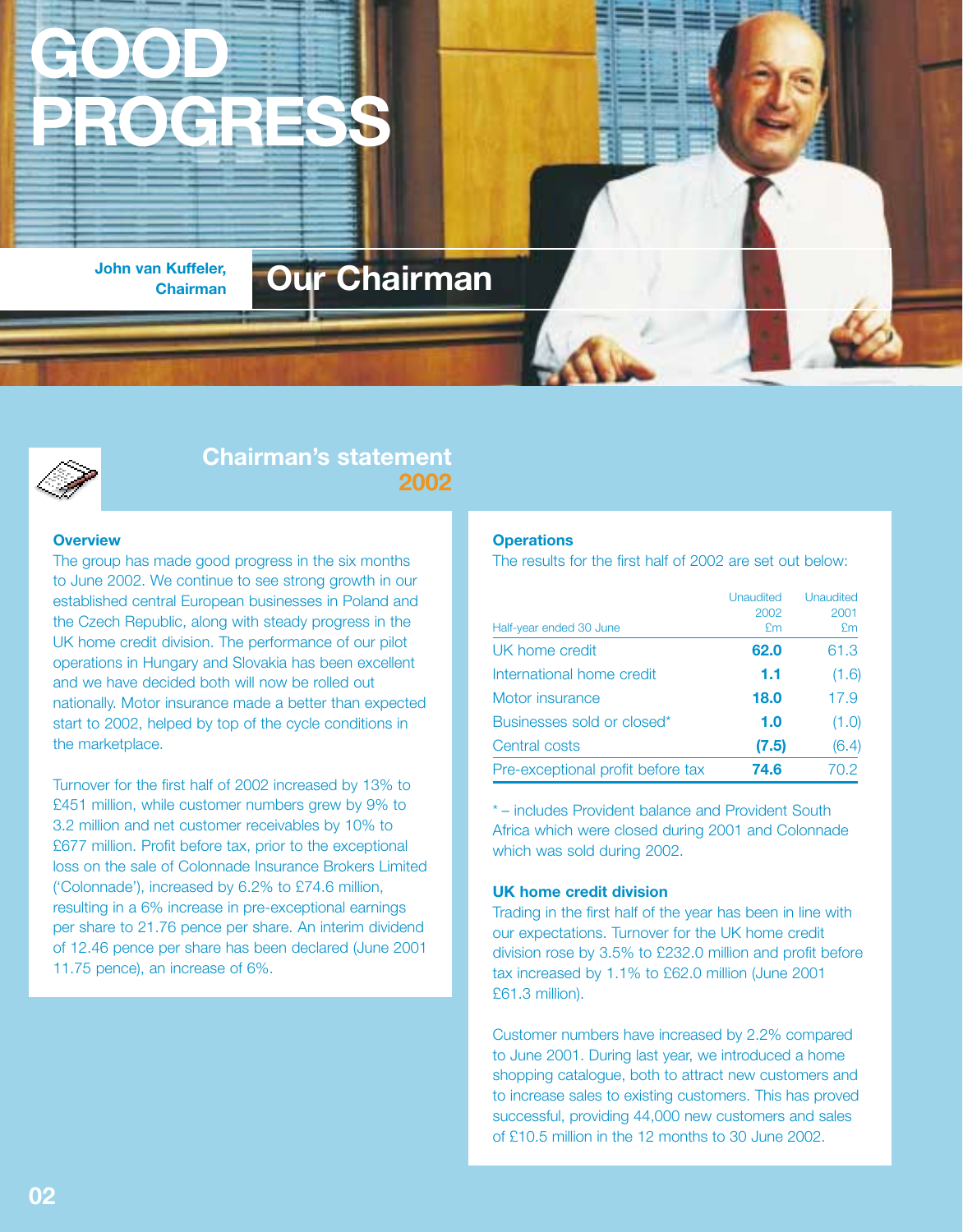## **Czech Republic profit before tax (£m)**







In the first half of this year, we have improved the ordertaking and supply processes and in May we launched a further mailing of our home shopping catalogue. We expect that this initiative will benefit the second half of this year and that the catalogue will continue to be an important contributor to sales and customer recruitment.

Credit issued and collections both grew over the corresponding period of 2001, by 1.4% and 2.7% respectively. As expected, bad debts increased but, as a percentage of credit issued, remained within the 8-9% range (June 2002 8.9%; June 2001 8.2%).

#### **International home credit division**

Since its formation almost five years ago, our international team has built a substantial, profitable business that now has 12,600 agents, over 800,000 customers and accounts for almost a quarter of the group's credit issued.

In our established markets of Poland and the Czech Republic we have profitable, market leading businesses with high brand awareness and national infrastructures in countries with a total population of nearly 50 million people.

The focus of our international home credit division for 2002 is to build on our success in central Europe, growing profits in Poland and the Czech Republic and continuing to develop our new businesses in Hungary and Slovakia.

I am pleased to report good progress on all our objectives in the first half of the year, with the division as a whole reporting a half-year profit of £1.1 million (June 2001 loss of £1.6 million). This result is after doubling the investment in start-up losses in Hungary and Slovakia (June 2002 £2.6 million; June 2001 £1.3 million). It represents an excellent performance, achieved despite a slower than expected start to the year due to unusually heavy snowfall in January in Poland and the Czech Republic. Since June 2001, customer numbers for the division have increased by 204,000 (34%) to 806,000. Compared to the first half of 2001, turnover increased by 45%, credit issued by 21% and collections by 44%.

Poland has continued to grow strongly. As compared to the first half of 2001, credit issued increased by 15%. Collections grew by 46%, driving turnover up by 44%. Pre-tax profit was up by £3.5 million to £4.4 million (June 2001 £0.9 million) and the pre-tax profit margin has increased from 3% to 9%. Customer numbers have grown substantially, up by 35% from 416,000 to 561,000 since June 2001. Bad debt as a percentage of credit issued was 9.3% and credit quality is stable with the bad debt ratio remaining in the 9-10% range.

We have also seen good growth in the Czech Republic. Turnover increased by 31%, credit issued by 18% and collections by 24% compared to the first half of 2001. Pre-tax profits were up by £1.1 million to £1.9 million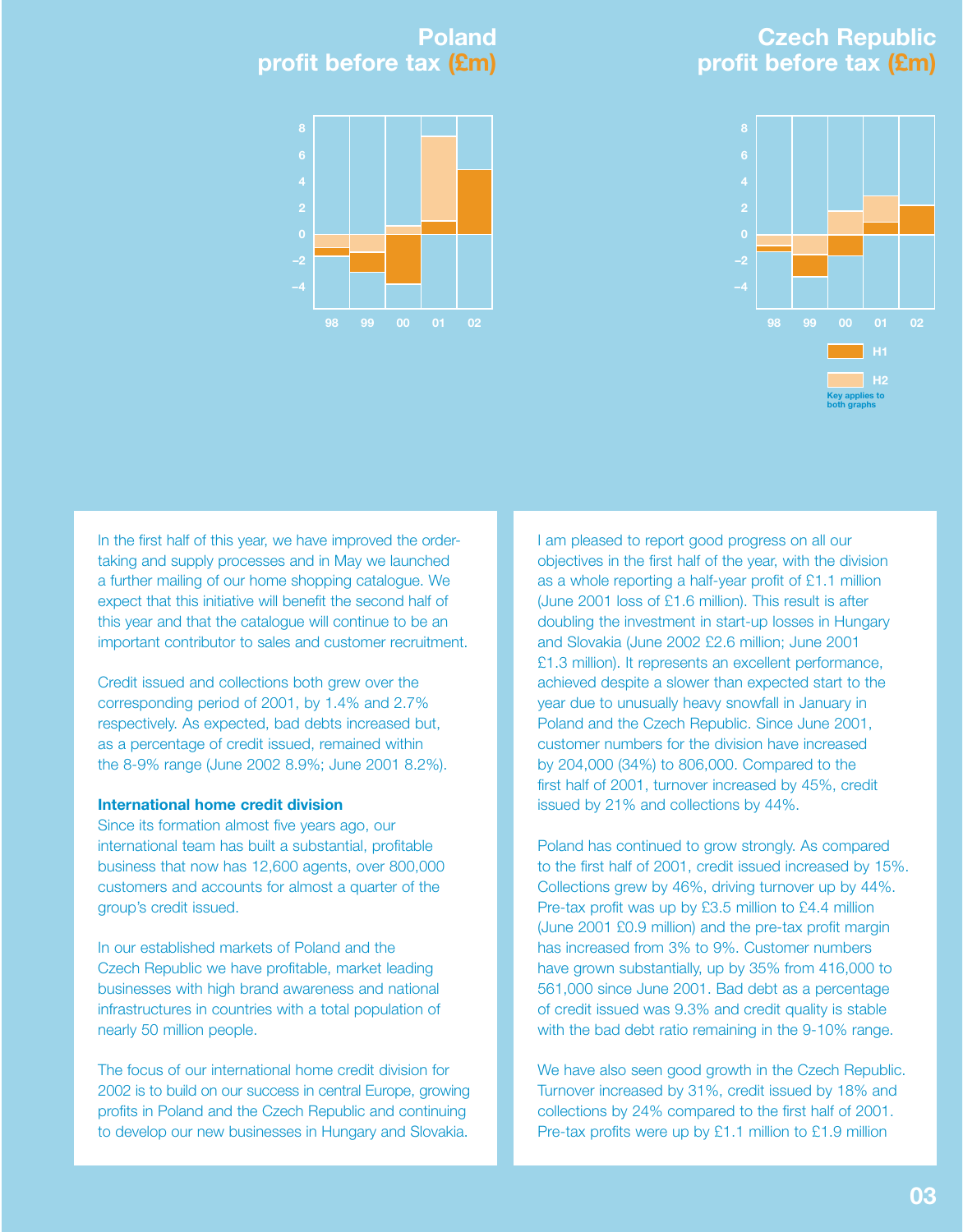## **Pre-exceptional profit before tax (£m)**



## **Group customer numbers at June (m)**

**3.0 Excluding businesses sold or closed 3.2**





## **Chairman's statement continued**

(June 2001 £0.8 million) and the pre-tax profit margin has increased from 7% to 12%. After relatively slow customer growth for much of the second half of last year, we have seen a return to good growth with customer numbers up 12% from 184,000 to 206,000 since June 2001. Bad debt as a percentage of credit issued was 11.3%. Credit quality in the Czech Republic is also stable with the bad debt ratio remaining in the 11-12% range.

The results of our pilot-scale operations in Hungary and Slovakia have been very encouraging with excellent customer growth, good collections and low bad debts. In the first six months of the year, customer numbers have increased from 10,000 to 27,000 in Hungary and from 5,000 to 12,000 in Slovakia. I am delighted to announce that the group has decided to go ahead with a controlled roll-out to achieve national branch coverage in both these countries. We expect to build substantial value-adding businesses, just as we have done in Poland and the Czech Republic.

#### **Motor insurance division**

The motor insurance division, excluding broking, reported a profit for the first six months of the year of £18.0 million (June 2001 £17.9 million).

2001 was a record year, but we said earlier this year that we expected a cyclical downturn in margins to begin in 2002. Although, in the first half of this year,

we have seen a reduction in our profit margin as a result of both lower investment yields and a rise in claims costs as a percentage of earned premium, the growth in policyholder numbers and the increases in premiums have been better than expected. Since June 2001, policyholder numbers have risen by 2.6% and average premium rates by 5%. Claims inflation was 7%. We have seen strong growth in gross written premiums, up by 18% to £146.9 million (June 2001 £124.4 million) and in gross earned premiums which are 19% higher at £132.6 million (June 2001 £111.4 million).

The benefit of rising policyholder numbers and higher premium rates is reflected in the size of our investment fund. This has increased by 20% to £462 million (June 2001 £386 million). Investment income from this fund grew more slowly, up 5.6% to £11.8 million (June 2001 £11.1 million) as a result of lower yields. These fell from 6.2% in the first half of 2001 to 5.4% in the first half of 2002. The division's financial performance remains excellent. In the 12 months to 30 June 2002, it achieved a pre-tax profit of £35.2 million – a pre-tax return of 40% on an average equity capital employed in this period of £88 million.

On 29 May 2002 we sold our insurance broking business, Colonnade, for a total cash consideration, including the repayment of inter-company debt, of £27 million. The sale resulted in a profit on disposal of Colonnade and a consequent increase in net assets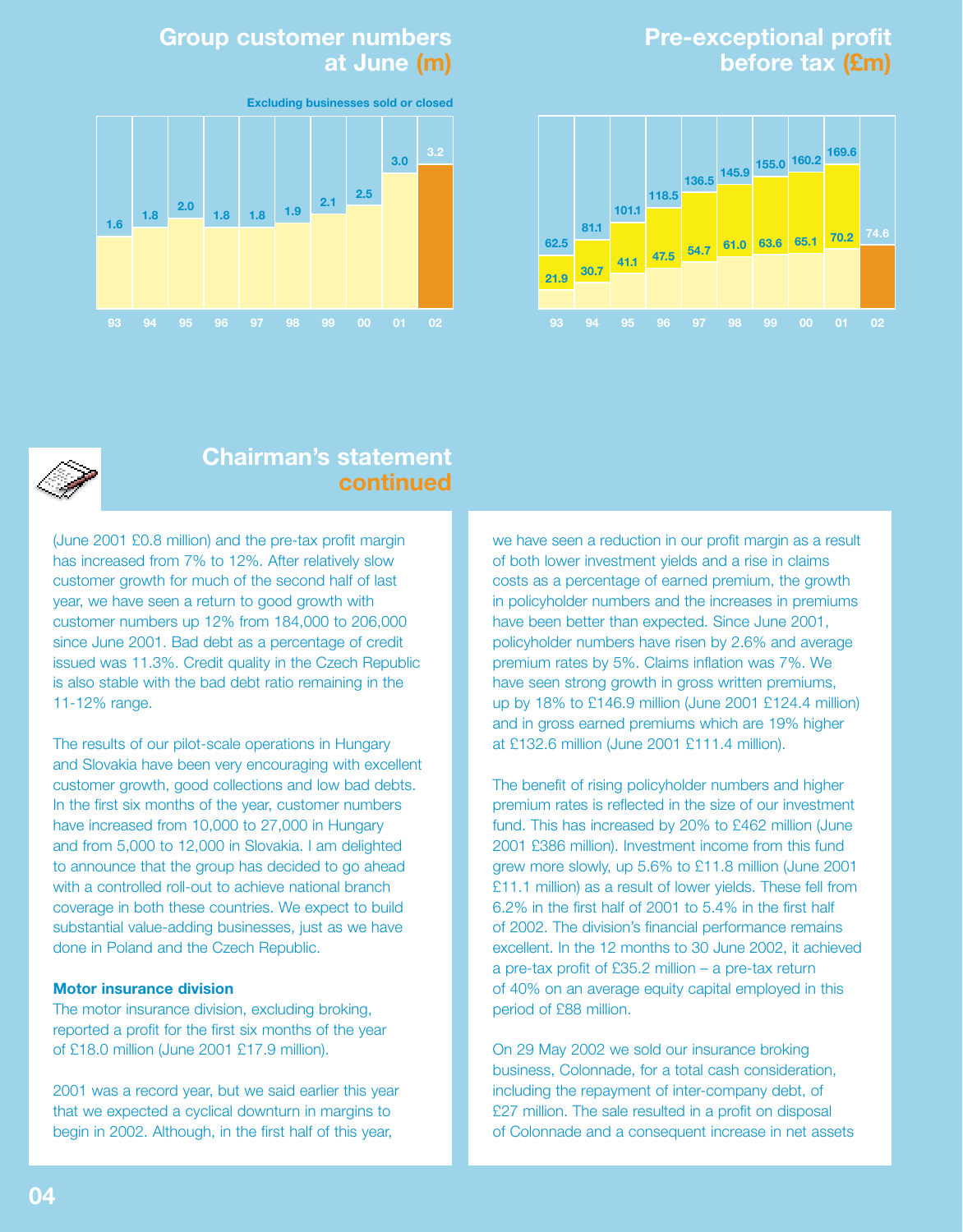## **Dividend per share (p)**

## **Group pre-exceptional earnings per share (p)**





of £4.1 million. In addition, goodwill of £14.8 million that had previously been charged to reserves has been written back to the profit and loss account, resulting in a net loss on disposal of £10.7 million. This loss has been separately disclosed, on the face of the profit and loss account, as an exceptional item.

#### **Prospects**

Our view of the outlook for 2002 is unchanged.

The UK home credit division has shown steady growth and we expect this to continue throughout 2002, at rates similar to those of 2001.

In our motor insurance division we have started the year well, but we continue to expect that a downturn in policyholder numbers and a further reduction in margins may occur in the second half of the year.

The prospects for our international home credit division remain excellent. We expect much stronger profit growth in the second half of this year as a result of increasing volumes and improving profit margins. The prospects for the future are excellent with customer numbers, credit issued and profits expected to grow strongly. The initial successes of our new operations in Hungary and Slovakia are encouraging and we will now begin a controlled roll-out of further branches in these countries. Our target is to achieve national coverage in both countries by 2005 and to move into profitability by 2006.

Overall, the group has made good progress in the first half of 2002 and we expect this to continue during the second half of this year.

**John van Kuffeler** Chairman 24 July 2002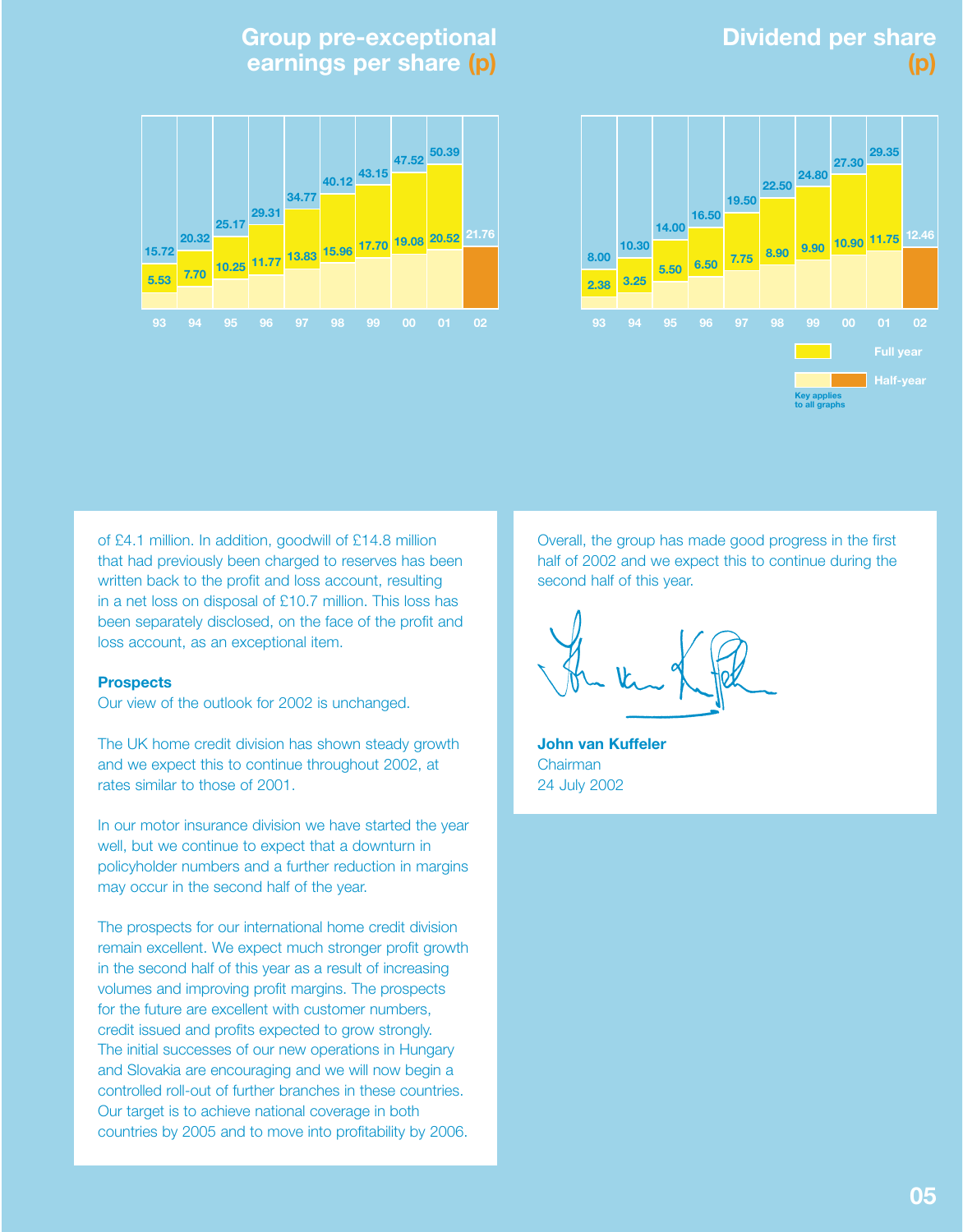

## **Consolidated profit and loss account**

for the half-year to 30 June 2002

|                                                   | <b>Unaudited</b>             | Unaudited                    | Audited            |
|---------------------------------------------------|------------------------------|------------------------------|--------------------|
|                                                   | Half-year to<br>30 June 2002 | Half-year to<br>30 June 2001 | Full year<br>2001  |
|                                                   | £'000                        | £'000                        | £'000              |
| <b>Turnover</b>                                   | 450,450                      | 398,951                      | 833,178            |
| <b>Operating profit</b>                           | 74,551                       | 70,210                       | 169,610            |
| Exceptional loss on disposal of business (note 3) | (10, 700)                    |                              |                    |
| <b>Profit before taxation</b>                     | 63,851                       | 70,210                       | 169,610            |
| Taxation (note 4)                                 | (21, 620)                    | (19,659)                     | (45, 795)          |
| <b>Profit after taxation</b>                      | 42,231                       | 50,551                       | 123,815            |
| Dividends (note 5)                                | (30, 327)                    | (28, 946)                    | (71, 788)          |
| <b>Retained profit</b>                            | 11,904                       | 21,605                       | 52,027             |
| Earnings per share (note 6)                       |                              |                              |                    |
| <b>Basic</b>                                      | 17.36p                       | 20.52 <sub>p</sub>           | 50.39 <sub>p</sub> |
| Pre-exceptional                                   | 21.76p                       | 20.52 <sub>p</sub>           | 50.39p             |
| <b>Diluted</b>                                    | 17.27p                       | 20.37p                       | 50.08p             |
| Dividend per share (note 5)                       | 12.46p                       | 11.75p                       | 29.35 <sub>p</sub> |

The results shown in the profit and loss account derive wholly from continuing activities.

Operating profit includes the results of Provident balance and Provident South Africa which were closed during 2001 and Colonnade Insurance Brokers which was sold during 2002.

There is no material difference between the retained profit as shown above and the historical cost equivalent.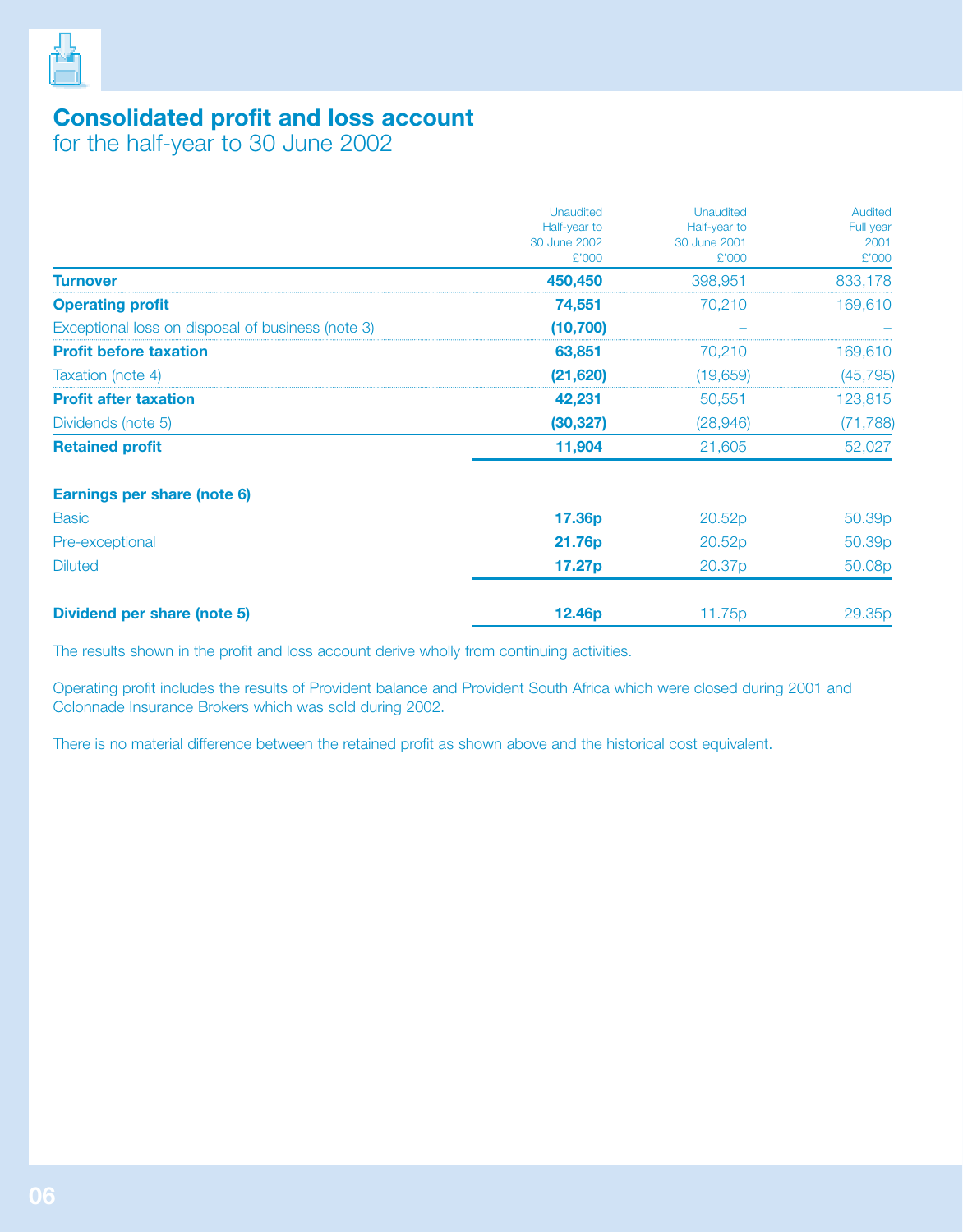## **Statement of total recognised gains and losses**

for the half-year to 30 June 2002

|                                                          | Unaudited    | <b>Unaudited</b> | Audited   |
|----------------------------------------------------------|--------------|------------------|-----------|
|                                                          | Half-year to | Half-year to     | Full year |
|                                                          | 30 June 2002 | 30 June 2001     | 2001      |
|                                                          | £'000        | £'000            | £'000     |
| <b>Profit after taxation</b>                             | 42.231       | 50,551           | 123,815   |
| Currency translation differences                         | (11)         | 654              | (120)     |
| Total recognised gains and losses relating to the period | 42.220       | 51,205           | 123.695   |

## **Segmental analysis of turnover**

for the half-year to 30 June 2002

|                             | Unaudited<br>Half-year to<br>30 June 2002<br>£'000 | Unaudited<br>Half-year to<br>30 June 2001<br>£'000 | <b>Audited</b><br>Full year<br>2001<br>£'000 |
|-----------------------------|----------------------------------------------------|----------------------------------------------------|----------------------------------------------|
| UK home credit              | 232,007                                            | 224,267                                            | 465,539                                      |
| International home credit   | 65,050                                             | 44,837                                             | 99,615                                       |
| Motor insurance             | 142.699                                            | 117.622                                            | 244,369                                      |
|                             | 439.756                                            | 386,726                                            | 809,523                                      |
| Businesses sold or closed   |                                                    |                                                    |                                              |
| <b>Provident balance</b>    |                                                    | 37                                                 | 37                                           |
| <b>South Africa</b>         |                                                    | 1.331                                              | .964                                         |
| Colonnade Insurance Brokers | 10.694                                             | 10.857                                             | 21.654                                       |
|                             | 10,694                                             | 12,225                                             | 23,655                                       |
|                             | 450,450                                            | 398,951                                            | 833.178                                      |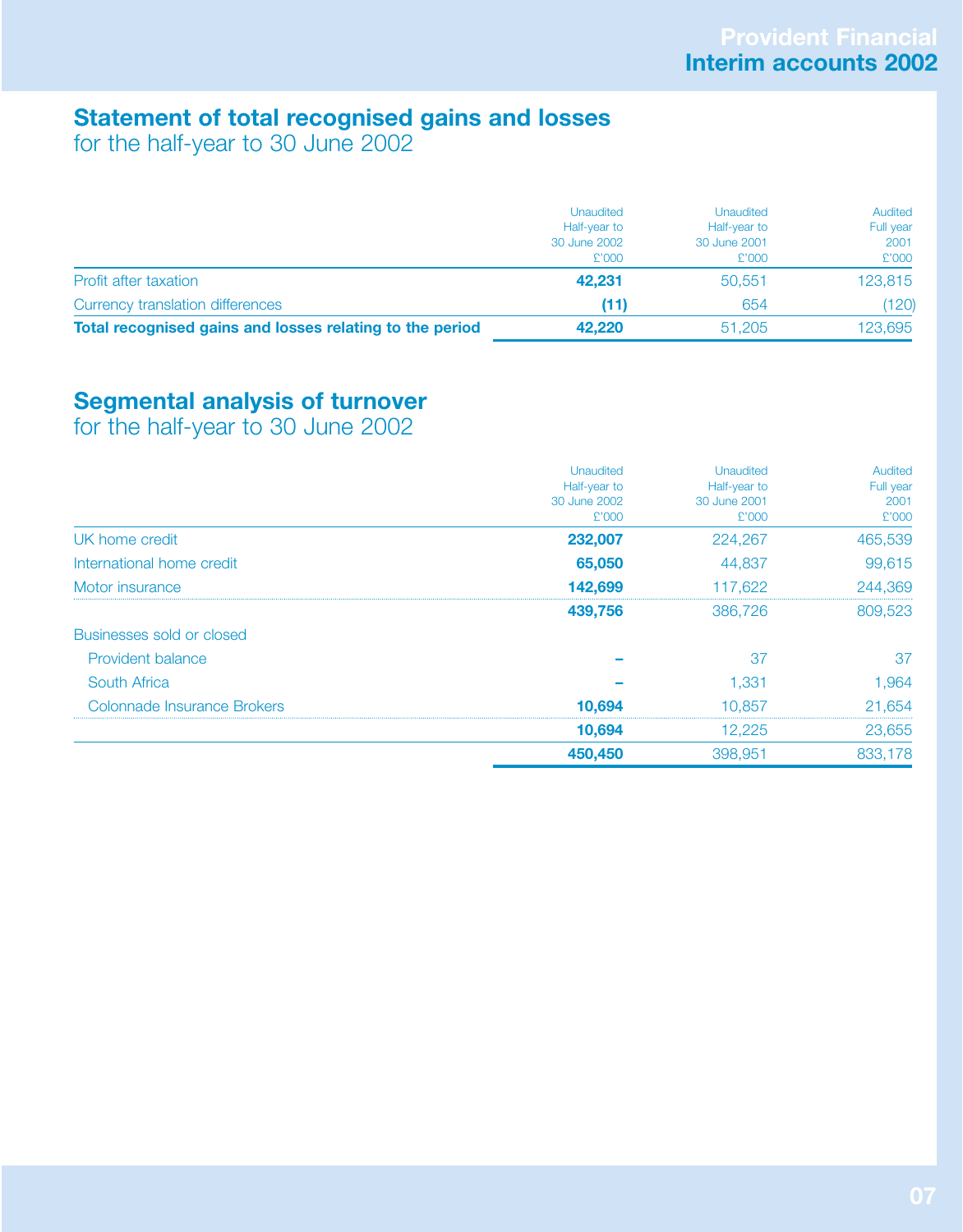

## **Segmental analysis of operating profit**

for the half-year to 30 June 2002

|                           | <b>Unaudited</b><br>Half-year to<br>30 June 2002<br>£'000 | <b>Unaudited</b><br>Half-year to<br>30 June 2001<br>£'000 | Audited<br>Full year<br>2001<br>£'000 |
|---------------------------|-----------------------------------------------------------|-----------------------------------------------------------|---------------------------------------|
| UK home credit            | 62,015                                                    | 61,329                                                    | 150,376                               |
| International home credit | 1,053                                                     | (1,568)                                                   | 758                                   |
| Motor insurance           | 18,010                                                    | 17,912                                                    | 35,119                                |
| Businesses sold or closed | 1,000                                                     | (1,068)                                                   | (3, 562)                              |
| Central costs             | (7,527)                                                   | (6, 395)                                                  | (13,081)                              |
|                           | 74,551                                                    | 70,210                                                    | 169,610                               |

The operating profit/(loss) for businesses sold or closed can be analysed as follows:

|                             | <b>Unaudited</b><br>Half-year to<br>30 June 2002<br>£'000 | <b>Unaudited</b><br>Half-year to<br>30 June 2001<br>£'000 | Audited<br>Full year<br>2001<br>£'000 |
|-----------------------------|-----------------------------------------------------------|-----------------------------------------------------------|---------------------------------------|
| <b>Provident balance</b>    | $\overline{\phantom{a}}$                                  | (1,828)                                                   | (1, 432)                              |
| <b>South Africa</b>         | ۰                                                         | (779)                                                     | (3,608)                               |
| Colonnade Insurance Brokers | 1,000                                                     | 1,539                                                     | 1,478                                 |
|                             | 1,000                                                     | (1,068)                                                   | (3, 562)                              |

The international home credit turnover and operating profit/(loss) can be analysed as follows:

|                                | <b>Unaudited</b><br>Half-year to | <b>Unaudited</b><br>Half-year to | Audited<br>Full year |
|--------------------------------|----------------------------------|----------------------------------|----------------------|
|                                | 30 June 2002<br>£'000            | 30 June 2001<br>£'000            | 2001<br>£'000        |
| <b>Turnover</b>                |                                  |                                  |                      |
| Poland                         | 47,630                           | 33,014                           | 74,131               |
| <b>Czech Republic</b>          | 15,488                           | 11,794                           | 24,851               |
| Hungary                        | 1,456                            | 13                               | 448                  |
| Slovakia                       | 476                              | 16                               | 185                  |
|                                | 65,050                           | 44,837                           | 99,615               |
| <b>Operating profit/(loss)</b> |                                  |                                  |                      |
| Poland                         | 4,423                            | 900                              | 6,746                |
| <b>Czech Republic</b>          | 1,923                            | 820                              | 2,455                |
| Hungary                        | (1,642)                          | (770)                            | (2, 257)             |
| Slovakia                       | (1,045)                          | (492)                            | (1, 293)             |
| Divisional overheads           | (2,606)                          | (2,026)                          | (4,893)              |
|                                | 1,053                            | (1,568)                          | 758                  |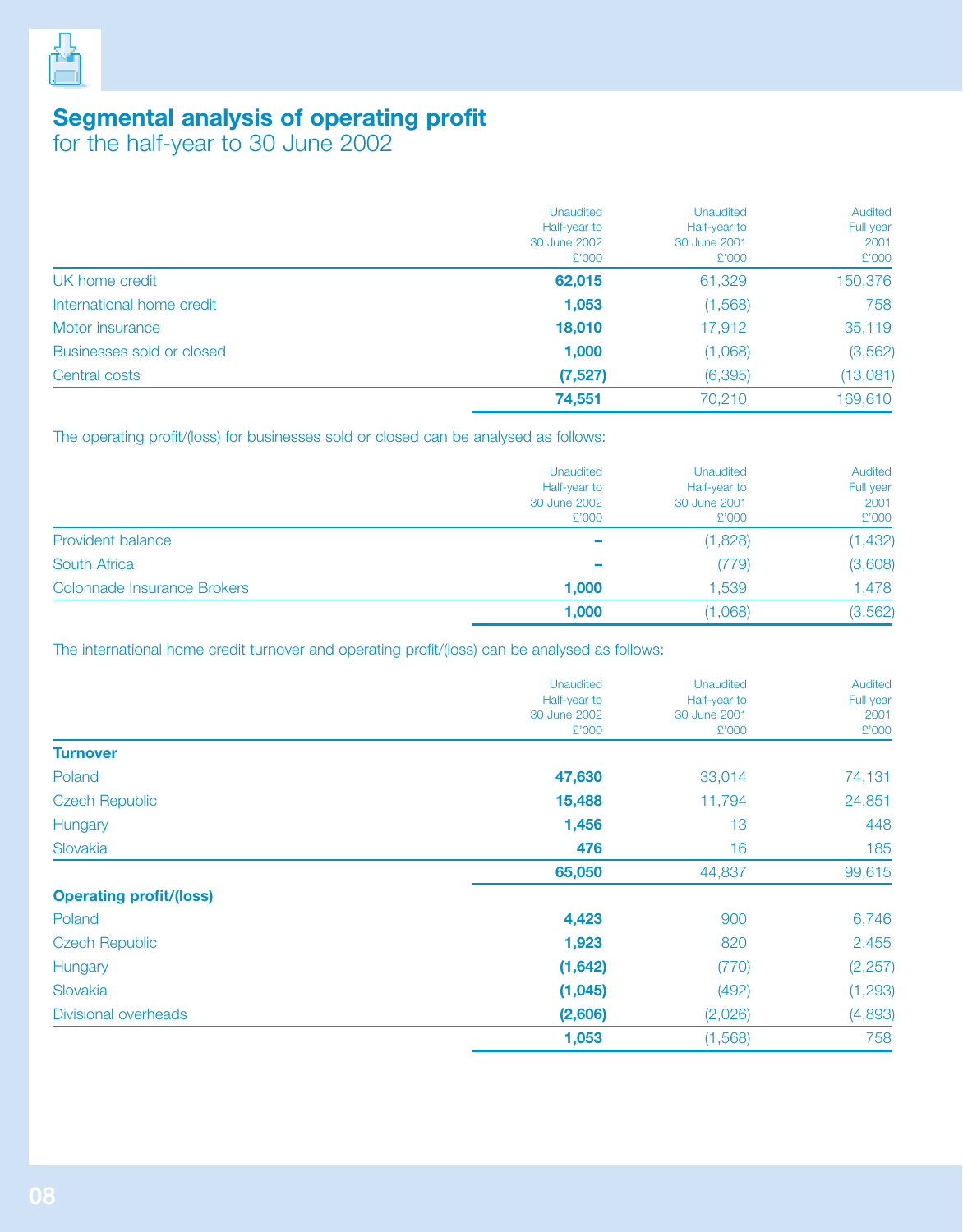## **Consolidated balance sheet**

as at 30 June 2002

|                                                           | <b>Unaudited</b>               | <b>Unaudited</b>               | Audited                            |
|-----------------------------------------------------------|--------------------------------|--------------------------------|------------------------------------|
|                                                           | As at<br>30 June 2002<br>£'000 | As at<br>30 June 2001<br>£'000 | As at 31<br>December 2001<br>£'000 |
| <b>Fixed assets</b>                                       | 48,593                         | 50,227                         | 52,938                             |
| <b>Current assets</b>                                     |                                |                                |                                    |
| Amounts receivable from customers (note 8)                |                                |                                |                                    |
| - due within one year                                     | 668,246                        | 606,133                        | 719,637                            |
| - due in more than one year                               | 8,523                          | 8,091                          | 9,614                              |
| <b>Debtors</b>                                            | 173,584                        | 171,165                        | 173,216                            |
| Investments                                               |                                |                                |                                    |
| - realisable within one year                              | 467,920                        | 365,000                        | 430,621                            |
| Cash at bank and in hand                                  | 64,999                         | 69,396                         | 44,623                             |
|                                                           | 1,383,272                      | 1,219,785                      | 1,377,711                          |
| <b>Current liabilities</b>                                |                                |                                |                                    |
| Bank and other borrowings                                 | (20, 562)                      | (20, 891)                      | (42,969)                           |
| Creditors - amounts falling due within one year           | (146, 560)                     | (170, 842)                     | (173, 047)                         |
| Insurance accruals and deferred income                    | (488, 872)                     | (408, 843)                     | (438, 838)                         |
|                                                           | (655, 994)                     | (600, 576)                     | (654, 854)                         |
| <b>Net current assets</b>                                 | 727,278                        | 619,209                        | 722,857                            |
| <b>Total assets less current liabilities</b>              | 775,871                        | 669,436                        | 775,795                            |
| <b>Non-current liabilities</b>                            |                                |                                |                                    |
| Bank and other borrowings                                 | (446, 364)                     | (377, 142)                     | (473, 231)                         |
| Provision for liabilities and charges - deferred taxation | (5,961)                        | (2,566)                        | (6,016)                            |
|                                                           | (452, 325)                     | (379, 708)                     | (479, 247)                         |
| <b>Net assets</b>                                         | 323,546                        | 289,728                        | 296,548                            |
| <b>Capital and reserves</b>                               |                                |                                |                                    |
| Called-up share capital                                   | 25,439                         | 25,814                         | 25,433                             |
| Share premium account                                     | 52,142                         | 52,405                         | 51,840                             |
| <b>Revaluation reserve</b>                                | 1,641                          | 1,641                          | 1,641                              |
| Other reserves                                            | 4,358                          | 3,967                          | 4,358                              |
| Profit and loss account                                   | 239,966                        | 205,901                        | 213,276                            |
| Equity shareholders' funds (note 7)                       | 323,546                        | 289,728                        | 296,548                            |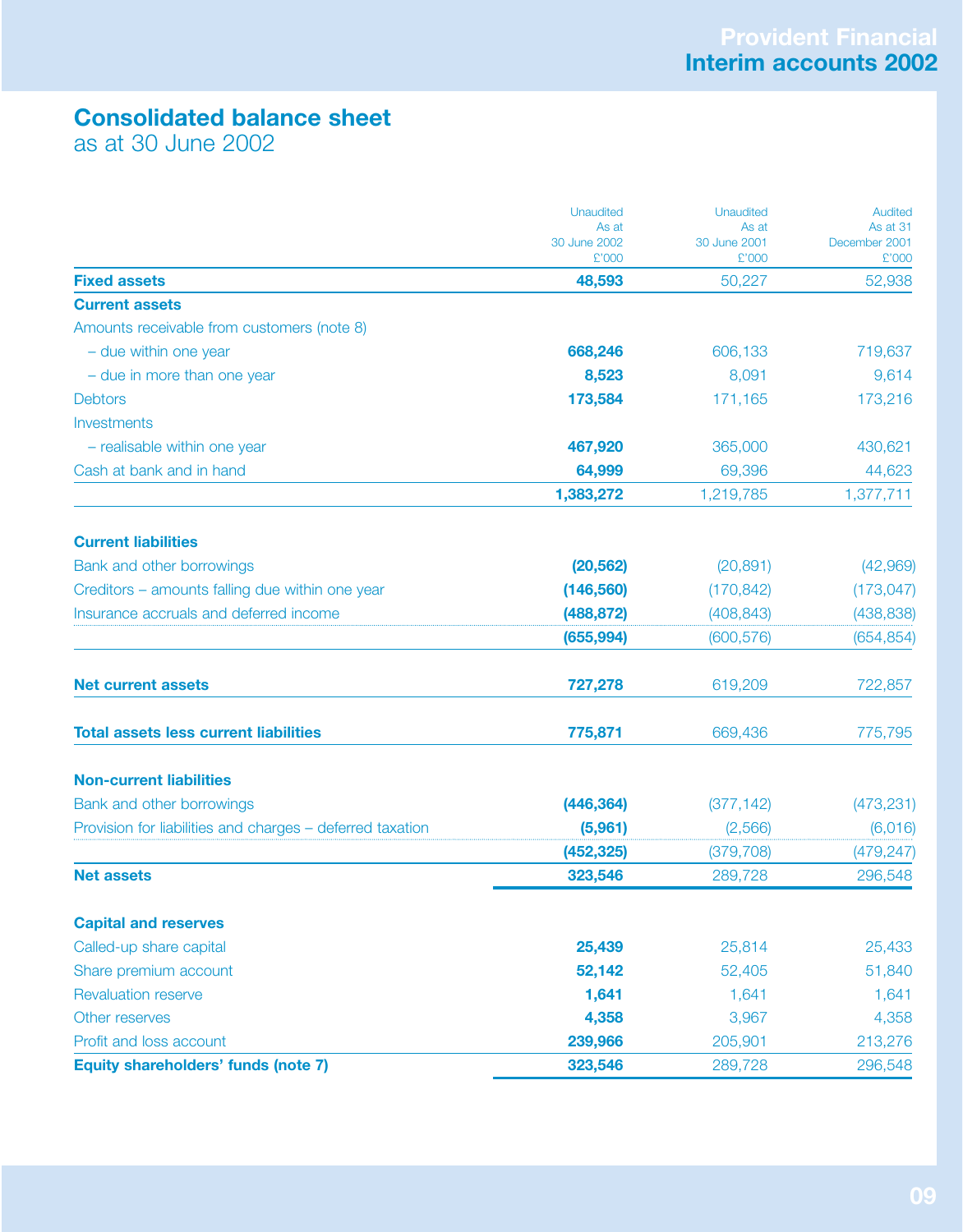

## **Consolidated cash flow statement**

for the half-year to 30 June 2002

|                                              | Unaudited<br>Half-year to<br>30 June 2002 | Unaudited<br>Half-year to<br>30 June 2001 | Audited<br>Full year<br>2001 |
|----------------------------------------------|-------------------------------------------|-------------------------------------------|------------------------------|
|                                              | £'000                                     | £'000                                     | £'000                        |
| Net cash inflow from operating activities    | 148,059                                   | 145,314                                   | 159,713                      |
| <b>Taxation</b>                              | (17, 429)                                 | (15, 867)                                 | (46, 436)                    |
| Capital expenditure and financial investment | (6, 313)                                  | (8,816)                                   | (6, 487)                     |
| Acquisitions and disposals                   | 27,000                                    | (2,510)                                   | (2,510)                      |
| Equity dividends paid                        | (42, 823)                                 | (40, 401)                                 | (69, 360)                    |
| Management of liquid resources               | (37, 299)                                 | (35,000)                                  | (110, 621)                   |
| Financing                                    | (50.984)                                  | (22,328)                                  | 81,000                       |
| Increase in cash in the period               | 20,211                                    | 20,392                                    | 5.299                        |

The cash flow statement above has been prepared in accordance with FRS 1 (Revised 1996) 'Cash Flow Statements'. As required by that standard, the statement aggregates the cash flows arising from the motor insurance and home credit divisions. However, the cash and investments held by the motor insurance division are required by its regulators to be strictly segregated from the rest of the group and are not available to repay group borrowings.

At 30 June 2002 the cash and investments held by the motor insurance division amounted to £462 million (30 June 2001 £386 million).

| <b>Reconciliation of net cash flow</b><br>to movement in net (debt)/funds | Unaudited<br>Half-year to<br>30 June 2002<br>£'000 | Unaudited<br>Half-year to<br>30 June 2001<br>£'000 | Audited<br>Full year<br>2001<br>£'000 |
|---------------------------------------------------------------------------|----------------------------------------------------|----------------------------------------------------|---------------------------------------|
| Increase in net cash for the period                                       | 20,211                                             | 20,392                                             | 5.299                                 |
| Cash outflow from increase in liquid resources                            | 37.299                                             | 35,000                                             | 110.621                               |
|                                                                           | 57,510                                             | 55.392                                             | 115,920                               |
| Cash outflow/(inflow) from decrease/(increase) in debt                    | 51.292                                             | 23,111                                             | 103.045)                              |
| Change in net debt resulting from cash flows                              | 108,802                                            | 78,503                                             | 12.875                                |
| Loans relating to business acquired                                       |                                                    | (975)                                              | (975)                                 |
| Exchange adjustments                                                      | (1,853)                                            | (၁                                                 | (1,696)                               |
| Net debt at start of period                                               | (40, 956)                                          | (51.160)                                           | (51, 160)                             |
| Net funds/(debt) at end of period                                         | 65,993                                             | 26,363                                             | (40, 956)                             |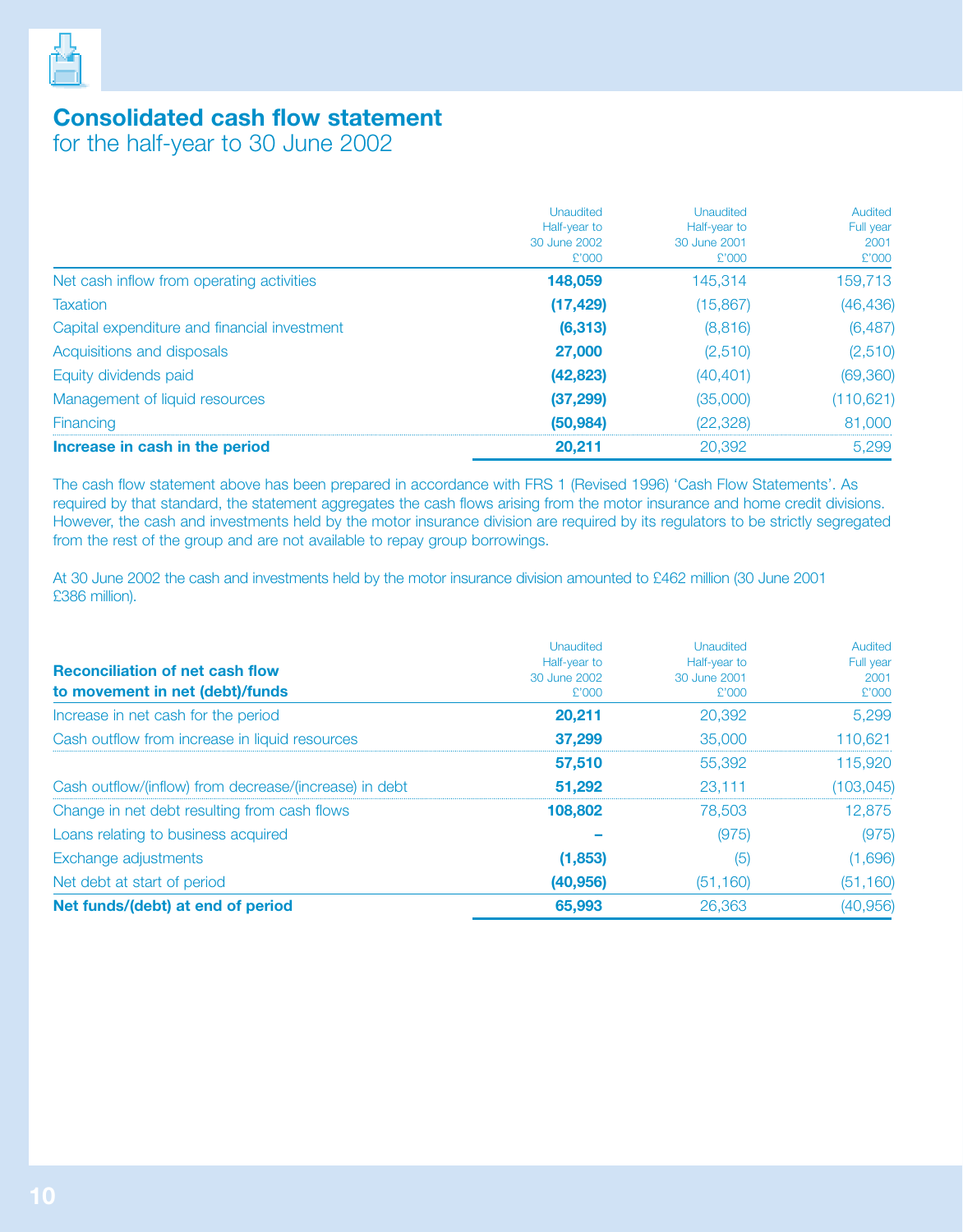## **Consolidated cash flow statement**

for the half-year to 30 June 2002

| Analysis of changes in net (debt)/funds | 31 December 2001<br>£'000 | Cash flows<br>£'000 | Other<br>changes<br>£'000 | Exchange<br>adjustments<br>£'000 | 30 June 2002<br>£'000 |
|-----------------------------------------|---------------------------|---------------------|---------------------------|----------------------------------|-----------------------|
| Cash at bank and in hand                | 44.623                    | 20,211              |                           | 165                              | 64,999                |
| Overdrafts                              |                           |                     | (2.541)                   |                                  | (2,541)               |
|                                         | 44.623                    | 20,211              | (2.541)                   | 165                              | 62,458                |
| Investments realisable within one year  | 430.621                   | 37.299              |                           |                                  | 467,920               |
| Bank and other borrowings:              |                           |                     |                           |                                  |                       |
| - less than one year                    | (42,969)                  | 23,462              | 2.541                     | 1.055)                           | (18,021)              |
| - more than one year                    | (473.231                  | 27,830              |                           | (963)                            | (446, 364)            |
|                                         | (516.200)                 | 51.292              | 2.541                     | (2.018)                          | (464,385)             |
| <b>Net (debt)/funds</b>                 |                           | 108.802             |                           | ,853                             | 65,993                |

Cash, borrowings and overdraft balances shown above at 31 December 2001 and 30 June 2002 agree to the balance sheets at those dates. Investments realisable within one year exclude those current asset investments which are not considered to be liquid resources (being those investments with more than one year to maturity when acquired, but less than one year to maturity at the balance sheet date, other than investments which are traded on an active market).

| <b>Reconciliation of operating profit to</b><br>net cash inflow from operating activities | <b>Unaudited</b><br>Half-year to<br>30 June 2002<br>£'000 | Unaudited<br>Half-year to<br>30 June 2001<br>£'000 | Audited<br>Full year<br>2001<br>£'000 |
|-------------------------------------------------------------------------------------------|-----------------------------------------------------------|----------------------------------------------------|---------------------------------------|
| Operating profit                                                                          | 74.551                                                    | 70,210                                             | 169,610                               |
| Depreciation and amortisation                                                             | 4,337                                                     | 3.549                                              | 8,217                                 |
| (Profit)/loss on sale of tangible fixed assets                                            | (75)                                                      | 124                                                | 451                                   |
| Decrease/(increase) in amounts receivable from customers                                  | 54,420                                                    | 33,381                                             | (80, 661)                             |
| Increase in debtors                                                                       | (33, 844)                                                 | (8, 144)                                           | (8, 124)                              |
| Increase in insurance accruals and deferred income                                        | 50,023                                                    | 34,232                                             | 64,211                                |
| (Decrease)/increase in other creditors                                                    | (1, 353)                                                  | 11,962                                             | 6,009                                 |
| Net cash inflow from operating activities                                                 | 148,059                                                   | 145,314                                            | 159.713                               |

Net cash inflow from operating activities can be analysed as follows:

|                           | <b>Unaudited</b><br>Half-year to<br>30 June 2002 | Unaudited<br>Half-year to<br>30 June 2001 | Audited<br>Full year<br>2001 |
|---------------------------|--------------------------------------------------|-------------------------------------------|------------------------------|
|                           | £'000                                            | £'000                                     | £'000                        |
| UK home credit            | 117,411                                          | 124,644                                   | 123,535                      |
| International home credit | (7,591)                                          | (31, 923)                                 | (52, 523)                    |
| Motor insurance           | 51,498                                           | 56,699                                    | 99,429                       |
| Central                   | (13,259)                                         | (4, 106)                                  | (10, 728)                    |
|                           | 148,059                                          | 145,314                                   | 159,713                      |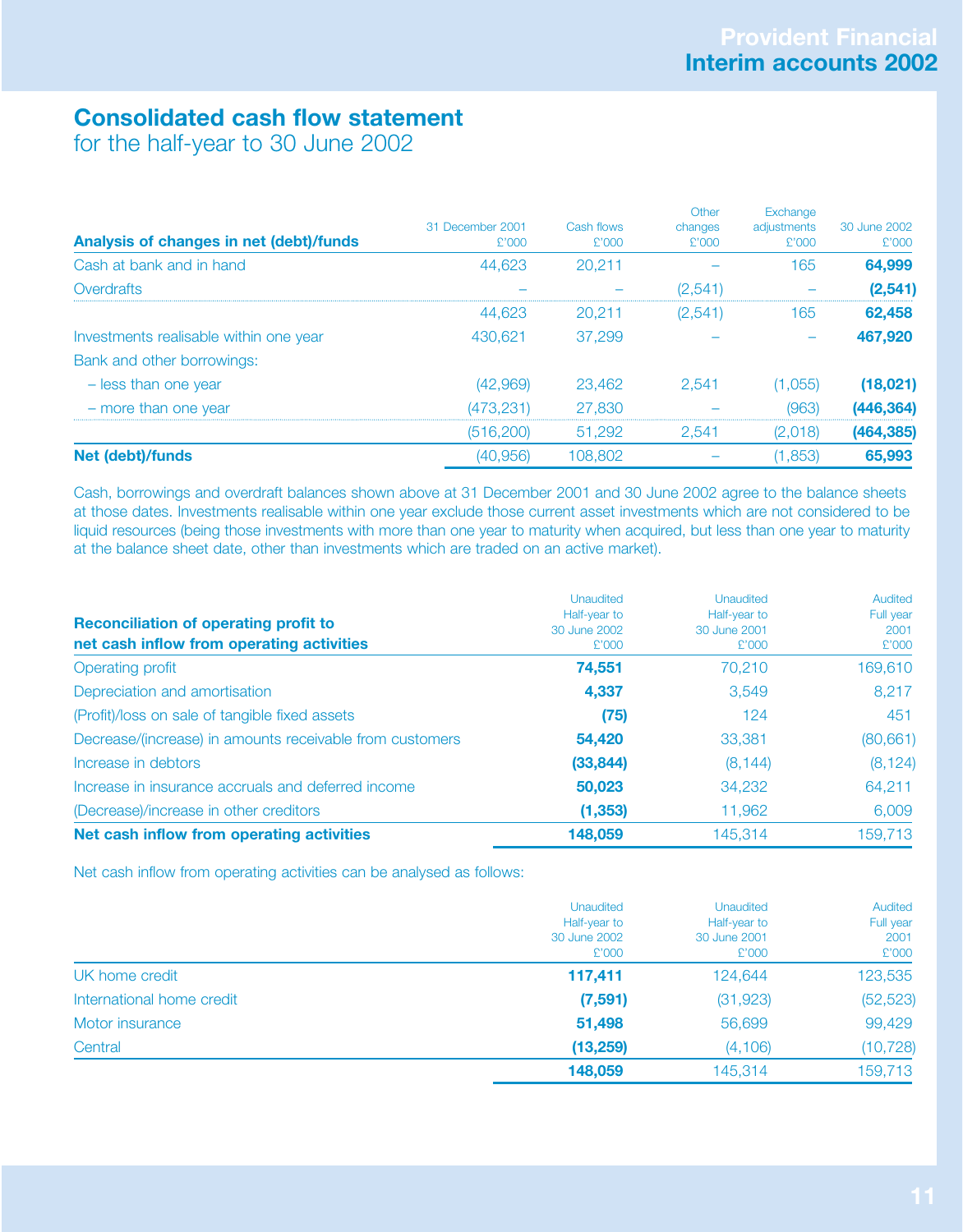

## **Notes to the financial information**

Results for the half-year to 30 June 2002

**1** The financial information has been prepared on the basis of the accounting policies set out in the group's 2001 statutory accounts except that in these accounts the group has adopted Financial Reporting Standard ('FRS') 19 'Deferred Tax'. The impact of applying FRS 19 is not material to the results of the group. This financial information does not constitute a set of statutory accounts and is unaudited. This document (the 2002 interim report) will be published on the company's website, in addition to the normal paper version. The maintenance and integrity of the Provident Financial website is the responsibility of the directors and the work carried out by the auditors does not involve consideration of these matters. Legislation in the UK governing the preparation and dissemination of financial statements may differ from legislation in other jurisdictions.

**2** The information relating to the full year ended 31 December 2001 is an extract from the latest published accounts on which the auditors gave an unqualified opinion and which have been delivered to the Registrar of Companies.

#### **3 Exceptional loss on disposal of business**

On 29 May 2002, the company sold its subsidiary, Colonnade Insurance Brokers Limited. The resulting loss on disposal comprises:

|                                                                                         | Unaudited<br>Half-year to<br>30 June 2002<br>£'000 |
|-----------------------------------------------------------------------------------------|----------------------------------------------------|
| Consideration after the repayment of inter-company borrowings and net of disposal costs | 10,097                                             |
| Net assets at disposal                                                                  | (6,000)                                            |
| Profit on disposal prior to write-back of goodwill                                      | 4,097                                              |
| Goodwill previously written off to reserves                                             | (14, 797)                                          |
| Exceptional loss on disposal                                                            | (10, 700)                                          |

There was no tax impact of the disposal on the results for the period.

#### **4 Taxation**

The taxation charge has been calculated by applying the directors' best estimate of the effective tax rate for the year, which is 29% (30 June 2001 28%), to the pre-exceptional profit for the period.

#### **5 Dividends paid and proposed**

|                                                        | <b>Unaudited</b> | <b>Unaudited</b> | Audited   |
|--------------------------------------------------------|------------------|------------------|-----------|
|                                                        | Half-year to     | Half-year to     | Full year |
|                                                        | 30 June 2002     | 30 June 2001     | 2001      |
|                                                        | £'000            | £'000            | £'000     |
| Interim dividend declared 12.46p (30 June 2001 11.75p) | 30,327           | 28,946           | 28,971    |
| Final dividend paid 17.60p                             |                  |                  | 42,817    |
|                                                        | 30,327           | 28,946           | 71,788    |
| Dividend cover                                         | 1.39             | 1.75             | 1.72      |

The interim dividend for 2002 is 1.75 times covered by pre-exceptional earnings.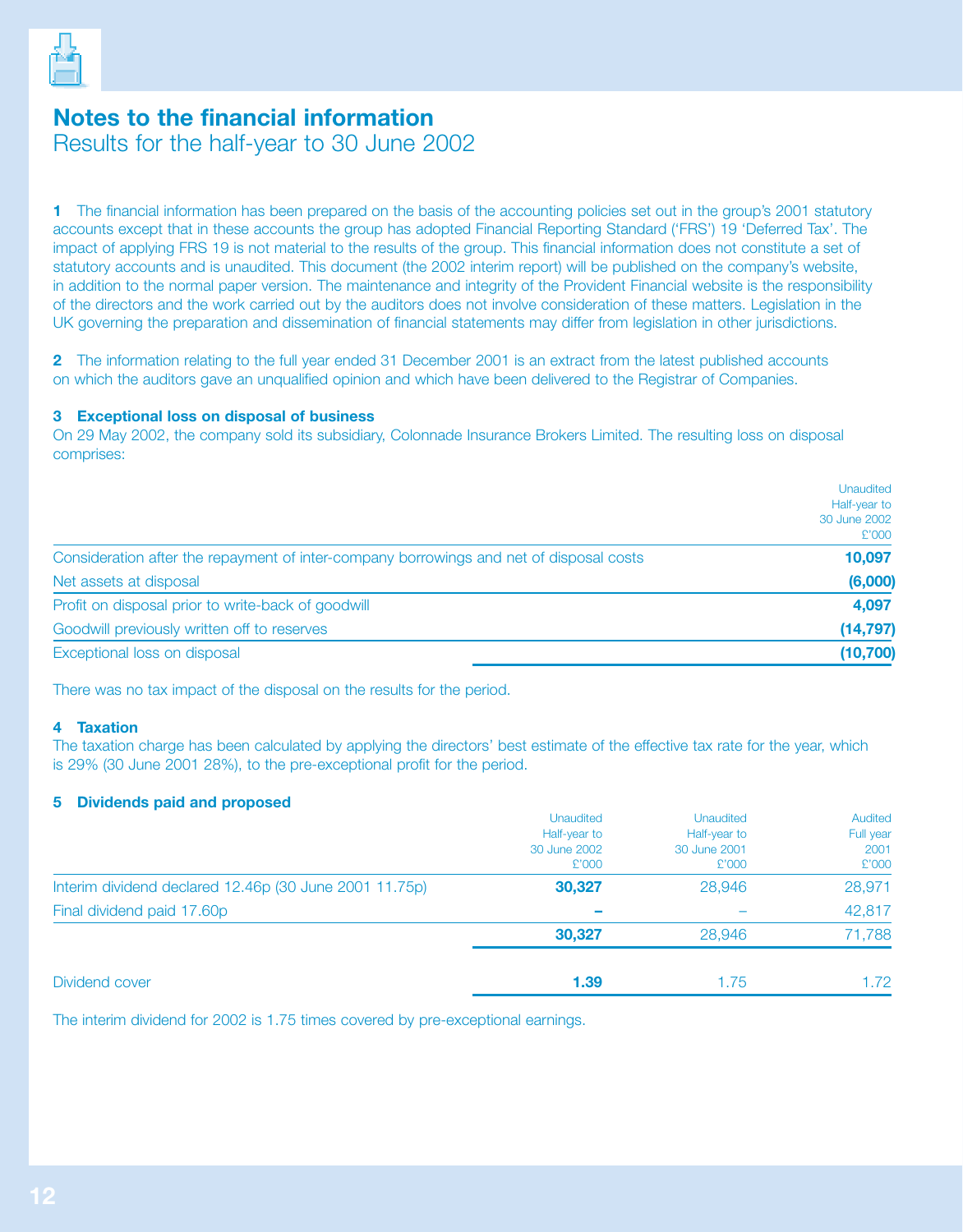### **Notes to the financial information**  Results for the half-year to 30 June 2002

#### **6 Earnings per share**

The basic and diluted earnings per share figures have been calculated using the profit for the period attributed to ordinary shareholders of £42,231,000 (30 June 2001 £50,551,000) and the weighted average number of shares in issue during the period. The pre-exceptional earnings per share figures have been calculated using a profit after tax result, excluding the exceptional item, of £52,931,000 (30 June 2001 £50,551,000) and the weighted average number of shares in issue during the period.

The weighted average number of shares in issue during the period can be reconciled to the number used in the basic and diluted earnings per share calculations as follows:

| Weighted average number of shares              | Unaudited<br>Half-year to<br>30 June 2002<br>Number | Unaudited<br>Half-year to<br>30 June 2001<br>Number | Audited<br>Full year<br>2001<br><b>Number</b> |
|------------------------------------------------|-----------------------------------------------------|-----------------------------------------------------|-----------------------------------------------|
| In issue during the period                     | 245, 431, 284                                       | 248,965,864                                         | 248,147,454                                   |
| Held by the QUEST                              | (2, 126, 663)                                       | (2,643,915)                                         | (2,456,807)                                   |
| Used in basic earnings per share calculation   | 243,304,621                                         | 246,321,949                                         | 245,690,647                                   |
| Issuable on conversion of outstanding options  | 1,263,466                                           | 1.821,287                                           | 1.546.712                                     |
| Used in diluted earnings per share calculation | 244,568,087                                         | 248,143,236                                         | 247,237,359                                   |

| <b>At 30 June 2002</b>                                                         | 245,506,755 |
|--------------------------------------------------------------------------------|-------------|
| Shares issued pursuant to the exercise of options                              | 93.416      |
| At 1 January 2002                                                              | 245,413,339 |
| The movement on the number of shares in issue during the period is as follows: | Number      |
|                                                                                |             |

#### **7 Reconciliation of movement in equity shareholders' funds**

|                                                   | Unaudited    | Unaudited<br>Half-year to | Audited<br>Full year<br>2001 |
|---------------------------------------------------|--------------|---------------------------|------------------------------|
|                                                   | Half-year to |                           |                              |
|                                                   | 30 June 2002 | 30 June 2001              |                              |
|                                                   | £'000        | £'000                     | £'000                        |
| Profit attributable to equity shareholders        | 42,231       | 50,551                    | 123,815                      |
| <b>Dividends</b>                                  | (30, 327)    | (28, 946)                 | (71, 788)                    |
| Retained profit                                   | 11,904       | 21,605                    | 52,027                       |
| New share capital issued                          | 308          | 783                       | 1.135                        |
| Share capital cancelled on share buy-back         |              |                           | (907)                        |
| Share buy-back                                    |              |                           | (22, 273)                    |
| Goodwill on disposal (note 3)                     | 14,797       |                           |                              |
| <b>Currency translation differences</b>           | (11)         | 654                       | (120)                        |
| Net addition to equity shareholders' funds        | 26,998       | 23.042                    | 29,862                       |
| Equity shareholders' funds at beginning of period | 296,548      | 266,686                   | 266,686                      |
| Equity shareholders' funds at end of period       | 323,546      | 289,728                   | 296,548                      |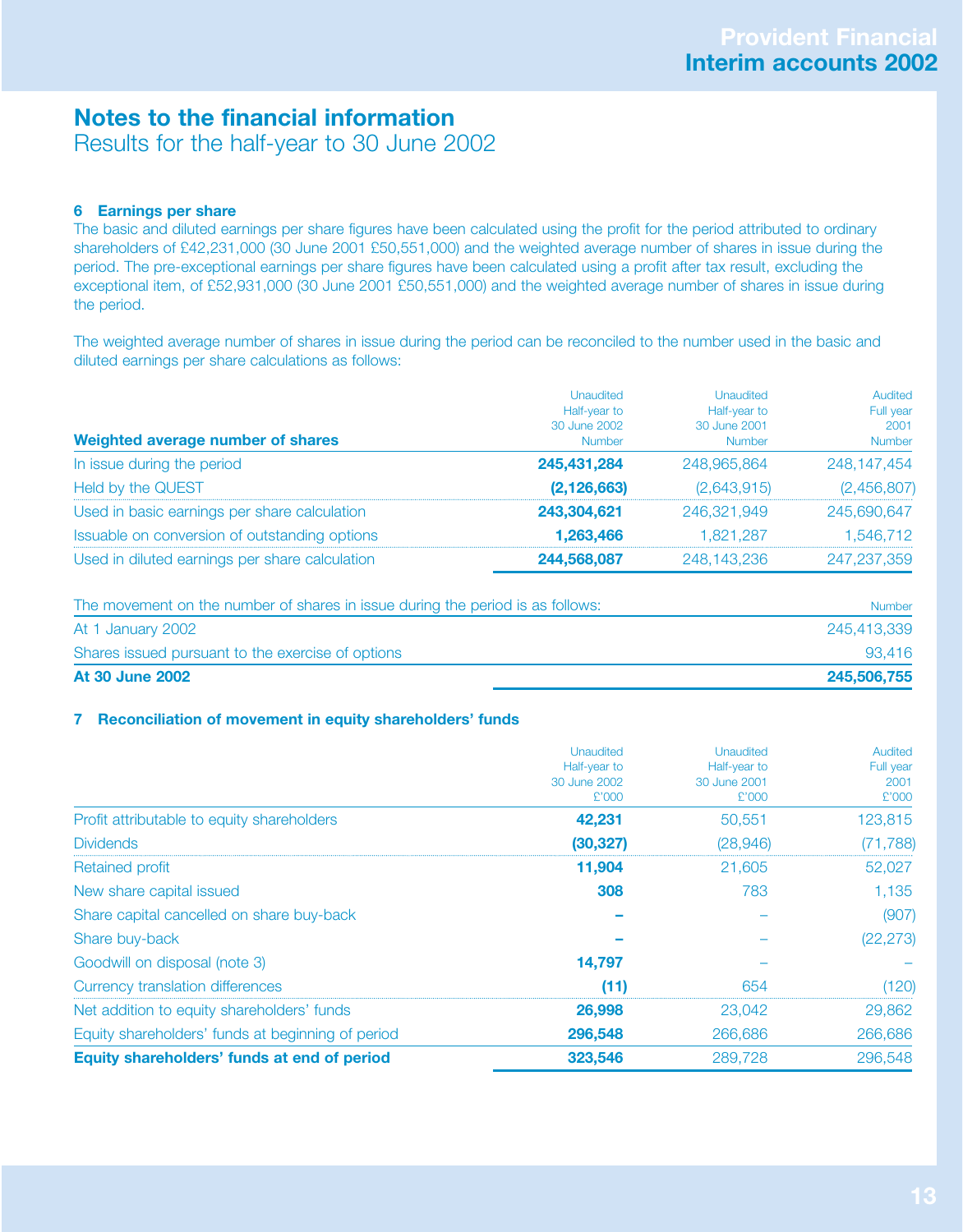

## **Notes to the financial information**  Results for the half-year to 30 June 2002 continued

#### **8 Amounts receivable from customers**

|                                                       | Unaudited    | Unaudited    | Audited          |
|-------------------------------------------------------|--------------|--------------|------------------|
|                                                       | As at        | As at        | As at            |
|                                                       | 30 June 2002 | 30 June 2001 | 31 December 2001 |
| (a) Instalment credit receivables                     | £'000        | £'000        | £'000            |
| Gross instalment credit receivables                   | 1,055,589    | 945,475      | 1,105,511        |
| Less: provision for bad and doubtful debts            | (103, 487)   | (91, 196)    | (86, 251)        |
| Instalment credit receivables after provision for bad |              |              |                  |
| and doubtful debts                                    | 952,102      | 854,279      | 1,019,260        |
| Less: deferred revenue thereon                        | (275, 333)   | (240, 055)   | (290,009)        |
|                                                       | 676,769      | 614.224      | 729,251          |
| Analysed as: - due within one year                    | 668,246      | 606.133      | 719,637          |
| - due in more than one year                           | 8,523        | 8.091        | 9,614            |
|                                                       | 676,769      | 614.224      | 729.251          |

At 30 June 2002 the net amounts receivable from UK home credit customers were £549.9 million (30 June 2001 £520.3 million) and from international home credit customers were £126.9 million (30 June 2001 £93.9 million).

|                                                 | Unaudited             | Unaudited             | Audited       |
|-------------------------------------------------|-----------------------|-----------------------|---------------|
|                                                 | Half-year to          | Half-year to          | Full year     |
| (b) Bad and doubtful debts                      | 30 June 2002<br>£'000 | 30 June 2001<br>£'000 | 2001<br>£'000 |
|                                                 |                       |                       |               |
| Gross provision at end of period                | 103,487               | 91.196                | 86,251        |
| Less: deferred revenue thereon                  | (33, 384)             | (28, 560)             | (27, 589)     |
| Net provision at end of period                  | 70.103                | 62,636                | 58,662        |
| Net provision at start of period                | (58, 662)             | (54, 820)             | (54, 820)     |
| Increase in provision (net of deferred revenue) | 11,441                | 7,816                 | 3.842         |
| Amounts written off (net of deferred revenue)   | 49,054                | 42,499                | 92,204        |
| Net charge to profit and loss account for bad   |                       |                       |               |
| and doubtful debts                              | 60,495                | 50,315                | 96,046        |
| Analysed as: - UK home credit                   | 46,739                | 41,008                | 76,345        |
| - International home credit                     | 13,756                | 9,307                 | 19,701        |
|                                                 | 60,495                | 50,315                | 96,046        |

**(c)** The figures for receivables, provisions and bad and doubtful debts at 30 June 2002 should be compared with the equivalent information at 30 June 2001 in view of the long established seasonal patterns in lending and collections.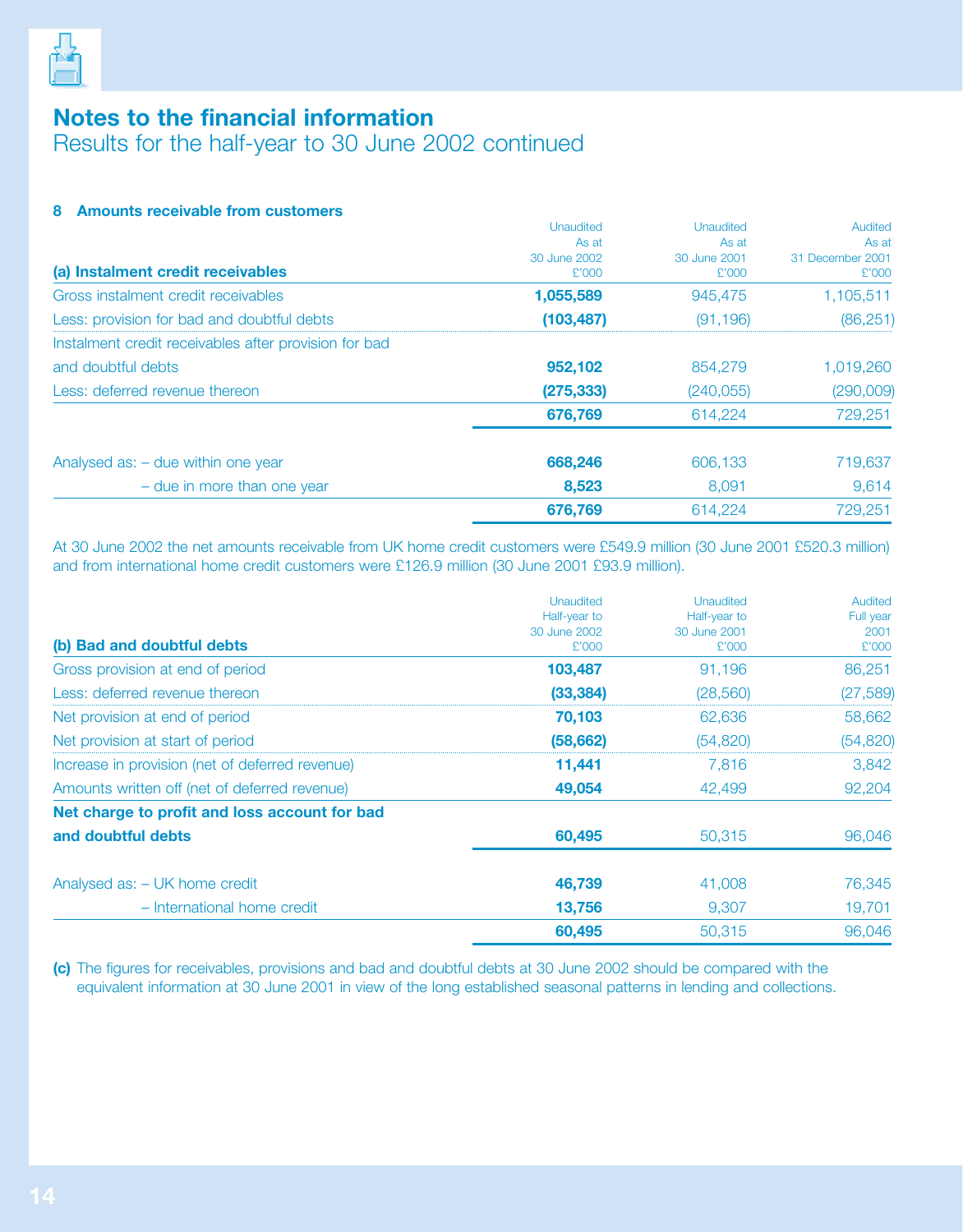## **Notes to the financial information**

Results for the half-year to 30 June 2002 continued

#### **9 Credit issued**

|                           | Unaudited             | Unaudited             |             |
|---------------------------|-----------------------|-----------------------|-------------|
|                           | Half-year to          | Half-year to          |             |
|                           | 30 June 2002<br>£'000 | 30 June 2001<br>£'000 | Growth<br>% |
| UK home credit            | 396,217               | 390,601               | $.4\%$      |
| International home credit |                       |                       |             |
| Poland                    | 87,887                | 76,652                | 14.7%       |
| <b>Czech Republic</b>     | 31,794                | 26,942                | 18.0%       |
| Hungary                   | 4,142                 | д.                    |             |
| Slovakia                  | 1.473                 | 86                    |             |
|                           | 125.296               | 103.771               | $20.7\%$    |
| <b>South Africa</b>       |                       | 3,163                 |             |
|                           | 521,513               | 497.535               | 4.8%        |

#### **10 Collections**

|                           | Unaudited    | Unaudited    |        |
|---------------------------|--------------|--------------|--------|
|                           | Half-year to | Half-year to |        |
|                           | 30 June 2002 | 30 June 2001 | Growth |
|                           | £'000        | £'000        | %      |
| UK home credit            | 651,087      | 634.108      | 2.7%   |
| International home credit |              |              |        |
| Poland                    | 116,543      | 80,056       | 45.6%  |
| <b>Czech Republic</b>     | 40,097       | 32,384       | 23.8%  |
| Hungary                   | 3,540        |              |        |
| Slovakia                  | 1,385        | 38           |        |
|                           | 161,565      | 112,490      | 43.6%  |
| <b>South Africa</b>       |              | 3,629        |        |
|                           | 812,652      | 750,227      | 8.3%   |

#### **11 Customer numbers**

|                                    | <b>Unaudited</b> | Unaudited    |         |
|------------------------------------|------------------|--------------|---------|
|                                    | As at            | As at        |         |
|                                    | 30 June 2002     | 30 June 2001 | Growth  |
|                                    | Number '000      | Number '000  | %       |
| UK home credit                     | 1,574            | 1.540        | $2.2\%$ |
| Motor insurance                    | 855              | 833          | 2.6%    |
| International home credit          |                  |              |         |
| Poland                             | 561              | 416          | 34.9%   |
| <b>Czech Republic</b>              | 206              | 184          | 12.0%   |
| Hungary                            |                  |              |         |
| Slovakia                           |                  |              |         |
|                                    | 806              |              | 33.9%   |
|                                    | 3.235            | 2.975        | 8.7%    |
| South Africa                       |                  | 39           |         |
| <b>Colonnade Insurance Brokers</b> |                  | 343          |         |
|                                    | 3,235            | 3.357        | .6%     |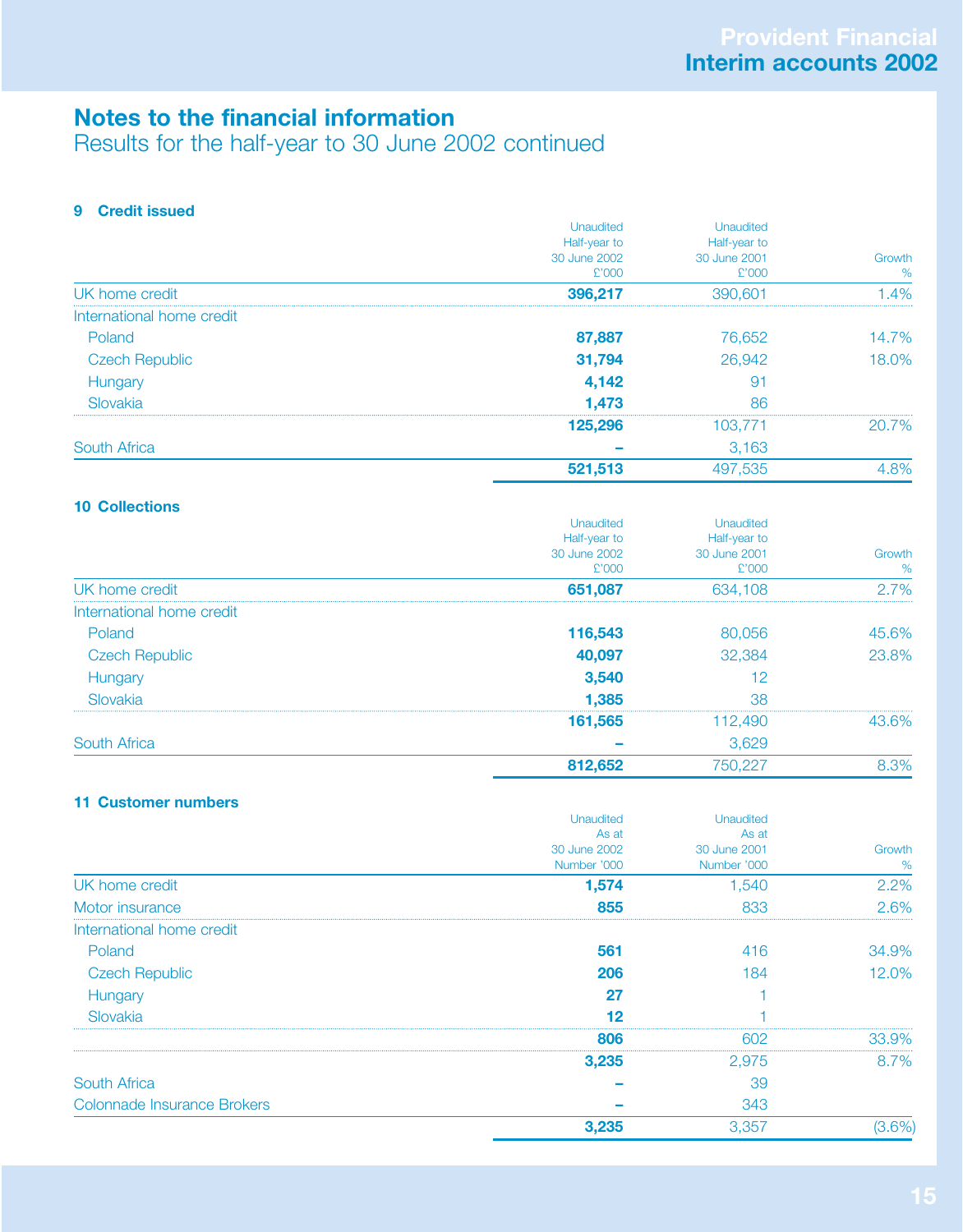

## **Independent review report to Provident Financial plc**

#### **Introduction**

We have been instructed by the company to review the financial information which comprises the consolidated profit and loss account, statement of total recognised gains and losses, consolidated balance sheet, consolidated cash flow statement and the related notes. We have read the other information contained in the interim report and considered whether it contains any apparent misstatements or material inconsistencies with the financial information.

#### **Directors' responsibilities**

The interim report, including the financial information contained therein, is the responsibility of, and has been approved by, the directors. The directors are responsible for preparing the interim report in accordance with the Listing Rules of the Financial Services Authority which require that the accounting policies and presentation applied to the interim figures should be consistent with those applied in preparing the preceding annual accounts except where any changes, and the reasons for them, are disclosed.

#### **Review work performed**

We conducted our review in accordance with guidance contained in Bulletin 1999/4 issued by the Auditing Practices Board for use in the United Kingdom. A review consists principally of making enquiries of management and applying analytical procedures to the financial information and underlying financial data, and based thereon, assessing whether the accounting policies and presentation have been consistently applied unless otherwise disclosed. A review excludes audit procedures such as tests of controls and verification of assets, liabilities and transactions. It is substantially less in scope than an audit performed in accordance with United Kingdom Auditing Standards and therefore provides a lower level of assurance than an audit. Accordingly, we do not express an audit opinion on the financial information.

#### **Review conclusion**

On the basis of our review we are not aware of any material modifications that should be made to the financial information as presented for the six months ended 30 June 2002.

#### **PricewaterhouseCoopers**

Chartered Accountants and Registered Auditors Leeds 24 July 2002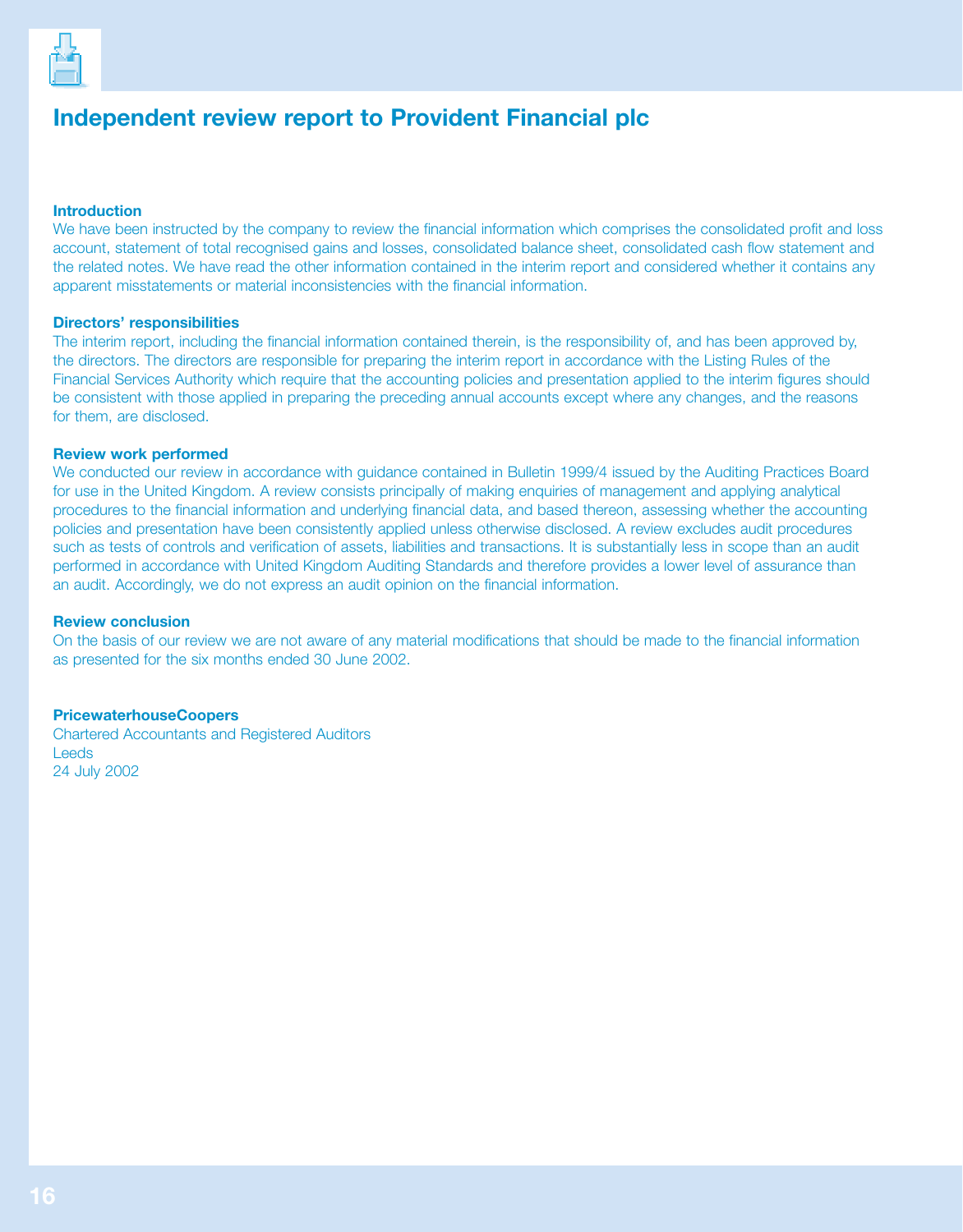## **Shareholder information**

**1** The shares will be marked ex-dividend on 18 September 2002.

**2** The interim dividend will be paid on 18 October 2002 to shareholders on the register at the close of business on 20 September 2002.

- **3** Dividend warrants/vouchers will be posted on 16 October 2002.
- **4** The interim report is being posted to shareholders on 2 August 2002.

**5** The Provident Financial Company Nominee Scheme ("the scheme") enables shareholders who are eligible, namely individuals, to take advantage of the CREST system for settling transactions in shares in the company by means of a low-cost dealing service. It includes a dividend reinvestment scheme for those who wish to use this facility. Shareholders who wish to take advantage of the scheme should contact the company's registrar, Capita IRG Plc, Bourne House, 34 Beckenham Road, Beckenham, Kent BR3 4TU (telephone: 0870 162 3100) to request an information pack. The registrar's website is www.capita-irg.com.

## **Directors**

**Executive directors** Robin Ashton Chief Executive

John Harnett Finance Director

Chris Johnstone Managing Director, UK home credit

David Swann Managing Director, international home credit **Non-executive directors** John de Blocq van Kuffeler Chairman

Charles Gregson Deputy Chairman and senior non-executive director

Angela Heylin OBE Chairman of the Remuneration Committee

John Maxwell Chairman of the Audit Committee